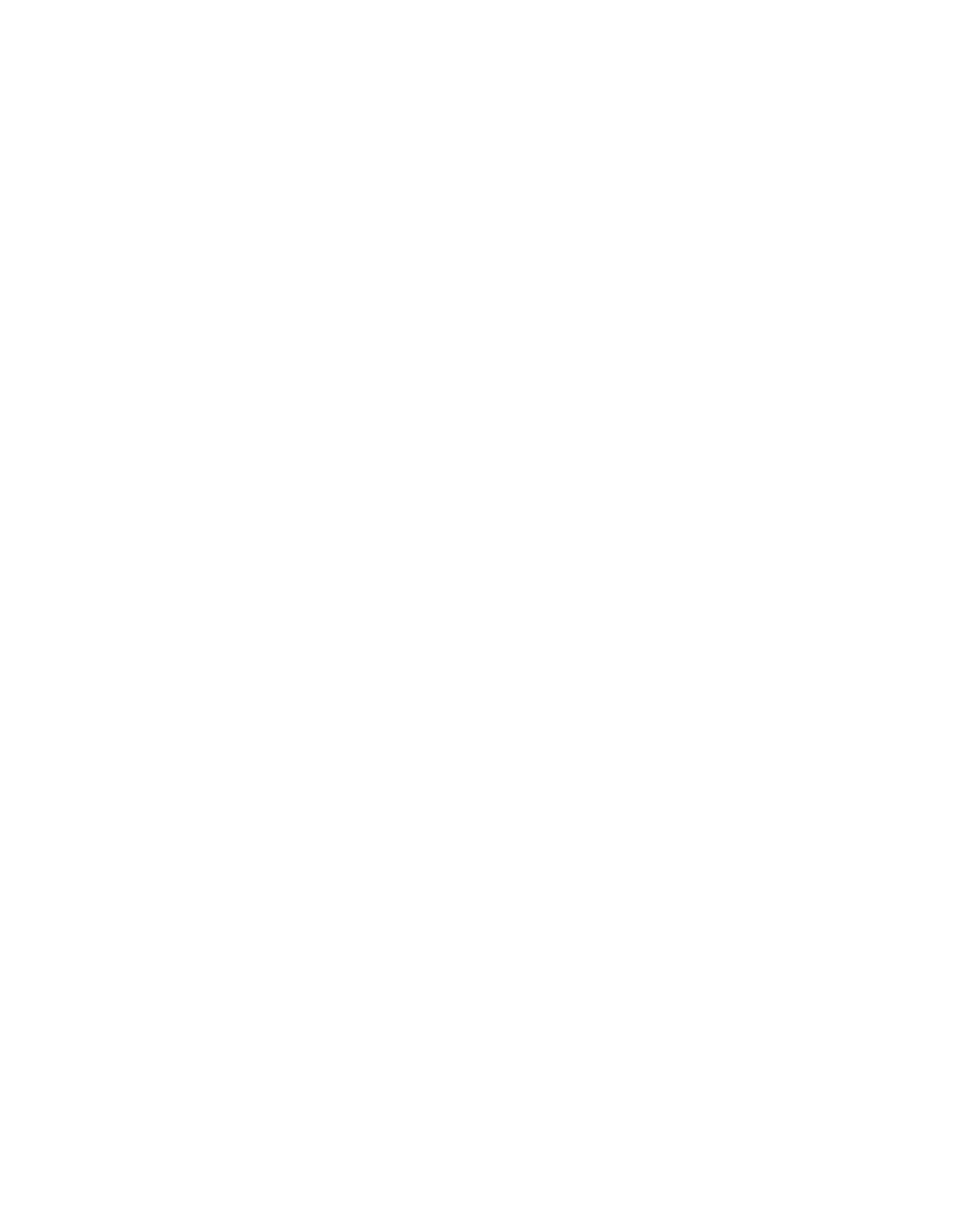



**Photograph 1 View of the Velocity Iron & Metal South of the Alignment along Road 24**



**Photograph 2 View of Agricultural Land along Avenue 19 Looking North**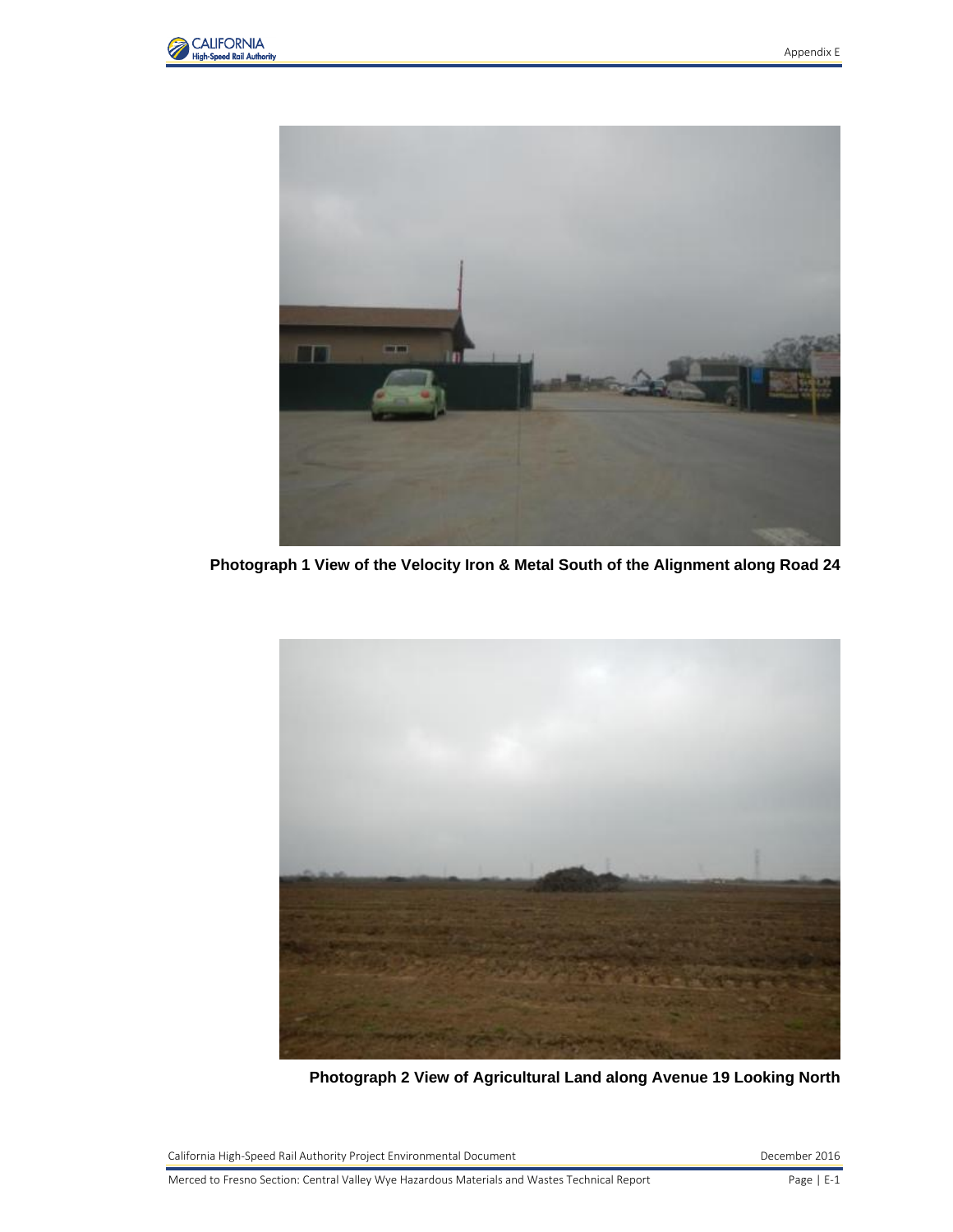



**Photograph 3 View of the Avenue 21 ½ from the SR 99 Overpass Looking West**



**Photograph 4 View of Madera Disposal Systems, Inc. at 0.25 Mile Buffer from Alignment, Looking West**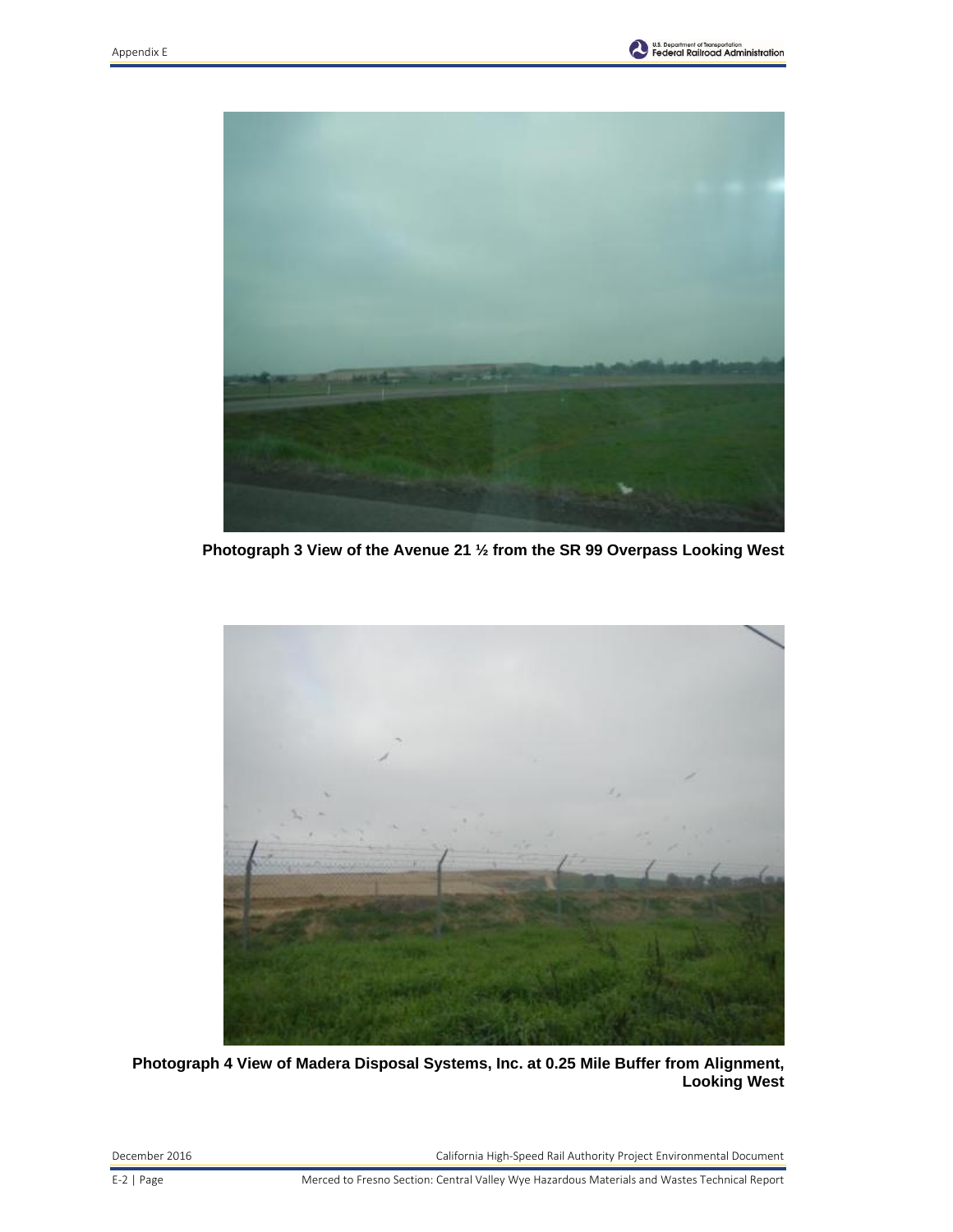



**Photograph 5 View of the Agricultural Land along Avenue 20 Looking West**



**Photograph 6 View of the Tony Brasilia Dairy Facility along Alignment Looking East**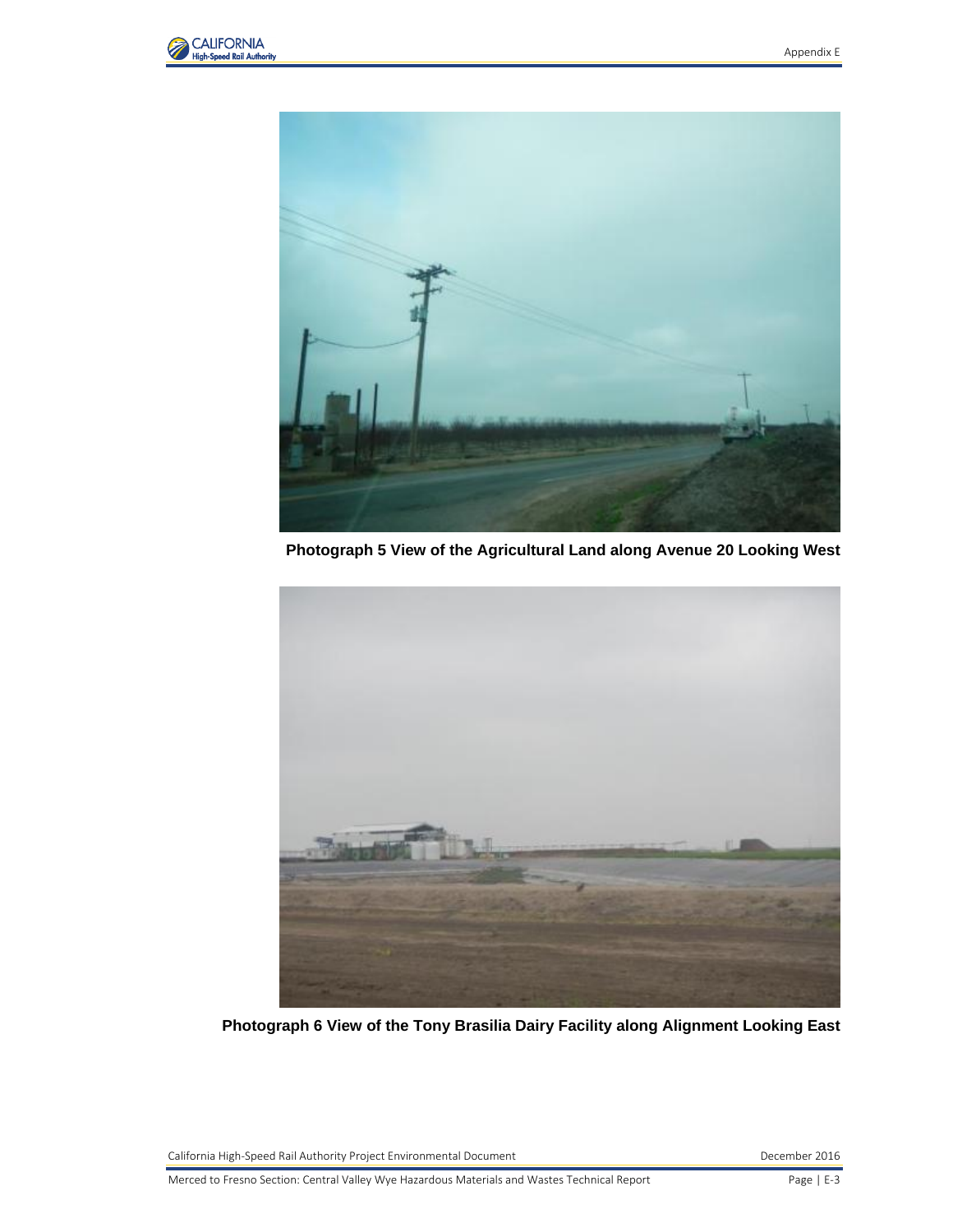



**Photograph 7 View of the Central Valley Composting Facility North of the Alignment in El Nido**



**Photograph 8 View of Hugh's Flying Service Facility along SR 152 and Red Top Road**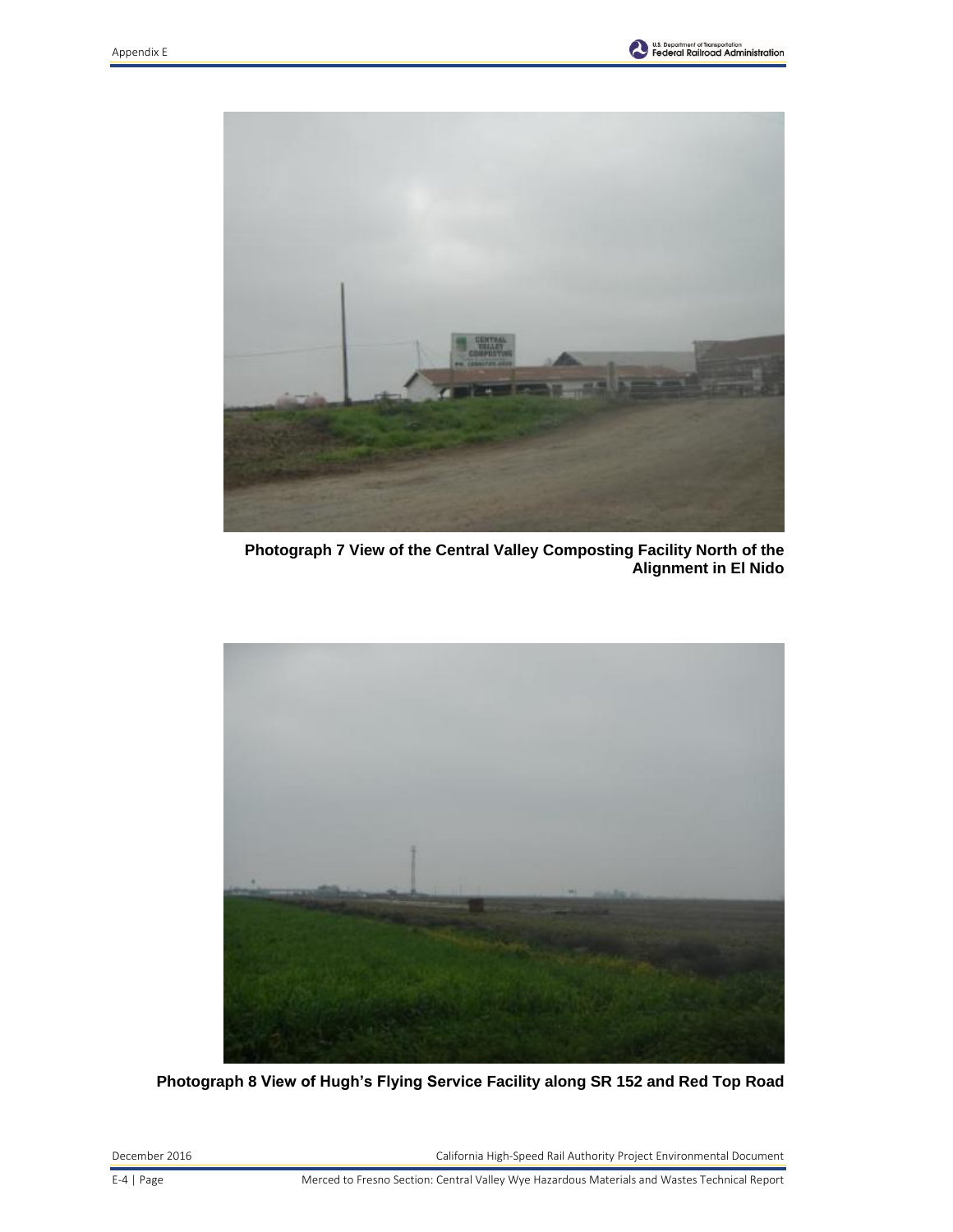



**Photograph 9 View of SR 152 Looking East**



**Photograph 10 Representative View of Agricultural Land and Kwik Service Gasoline Service Station Looking South from SR 152**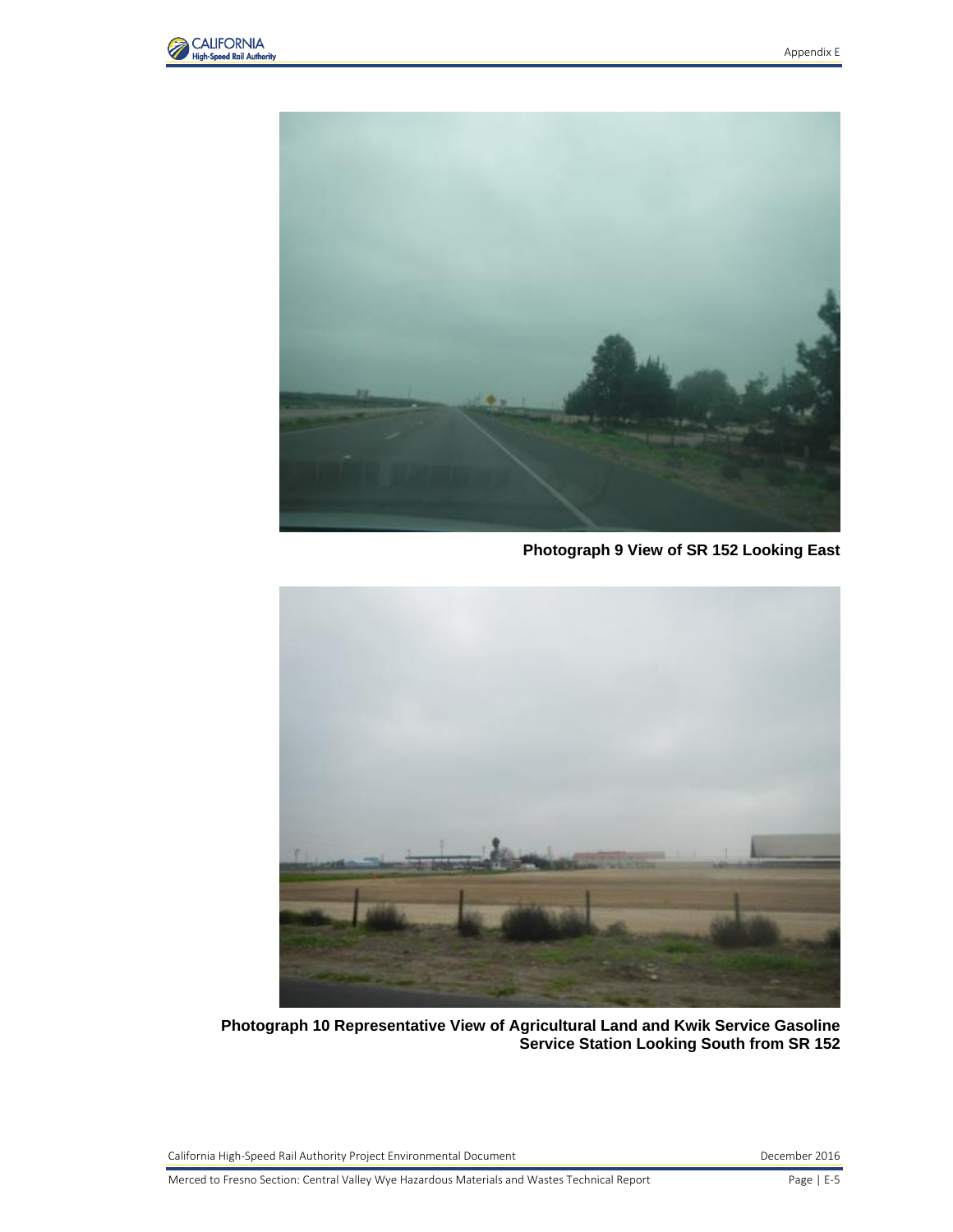



**Photograph 11 View of Road 24 and Avenue 23 Intersection**



**Photograph 12 View of Tony Machado Dairy Facility along Avenue 23**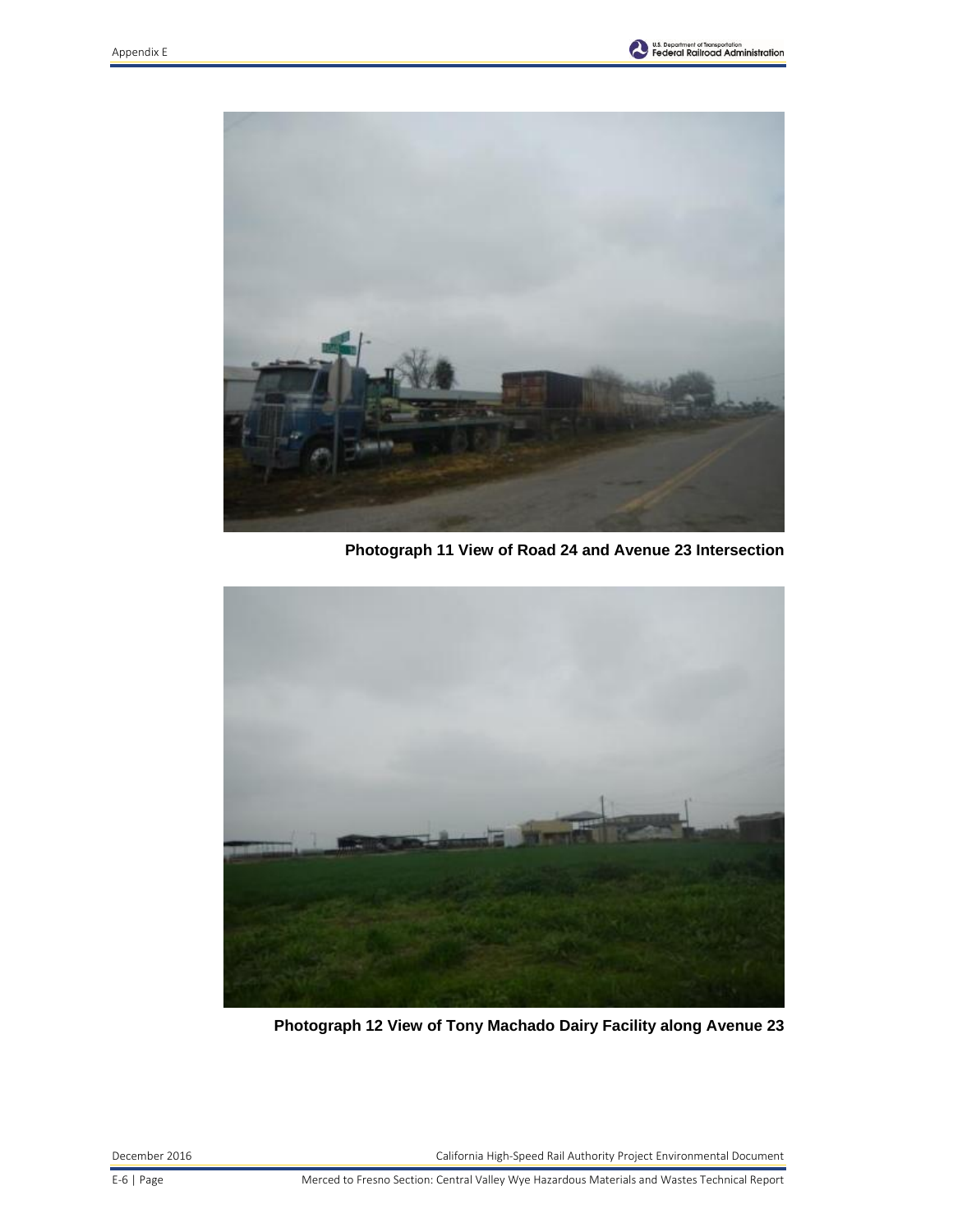



**Photograph 13 View Domingo's Ribeiro Dairy Facility along Avenue 25**



**Photograph 14 View of Agricultural Land from SR 99**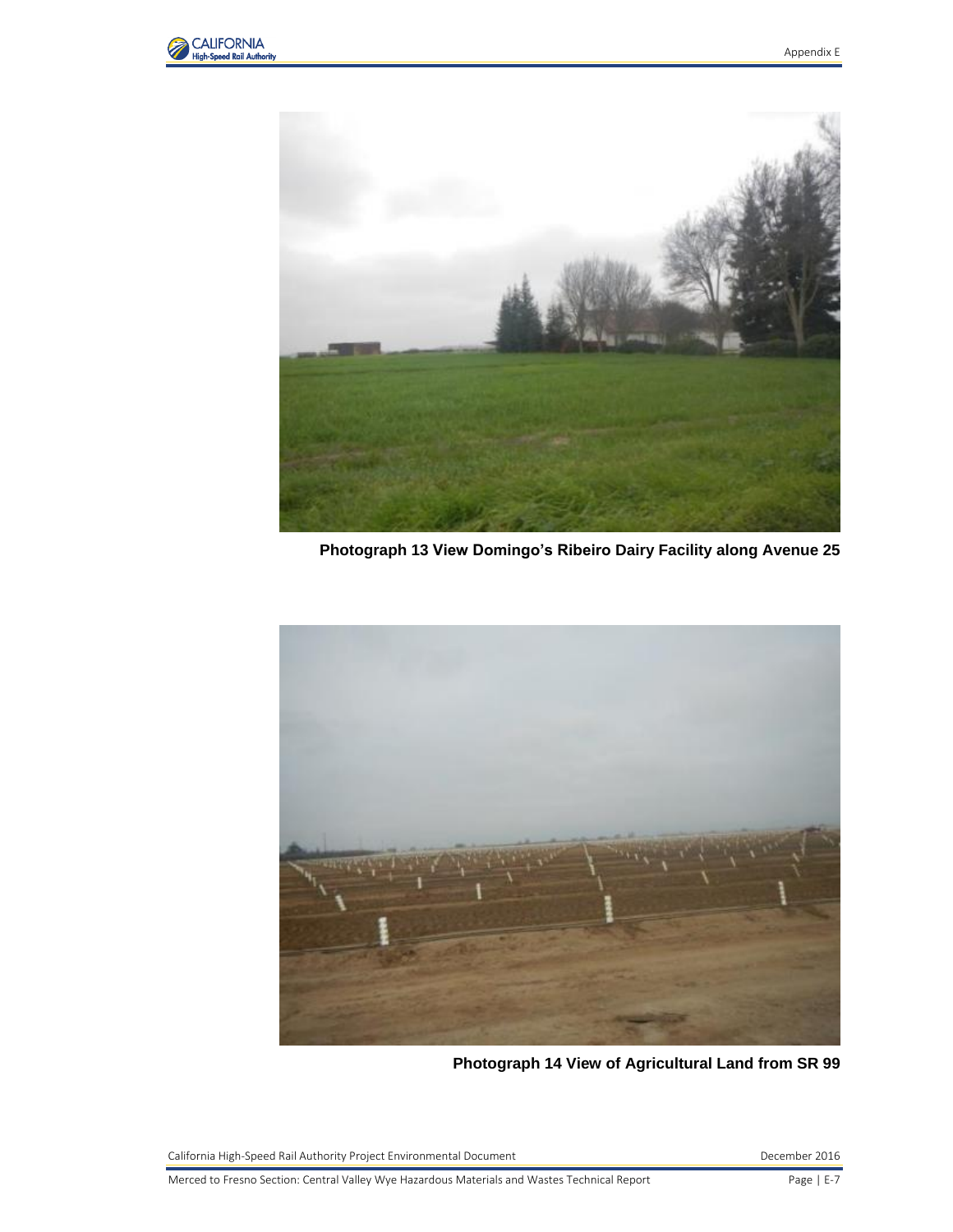



**Photograph 15 View of the Lockwood Seed Company Facility**



**Photograph 16 View of SR 99 Looking North**